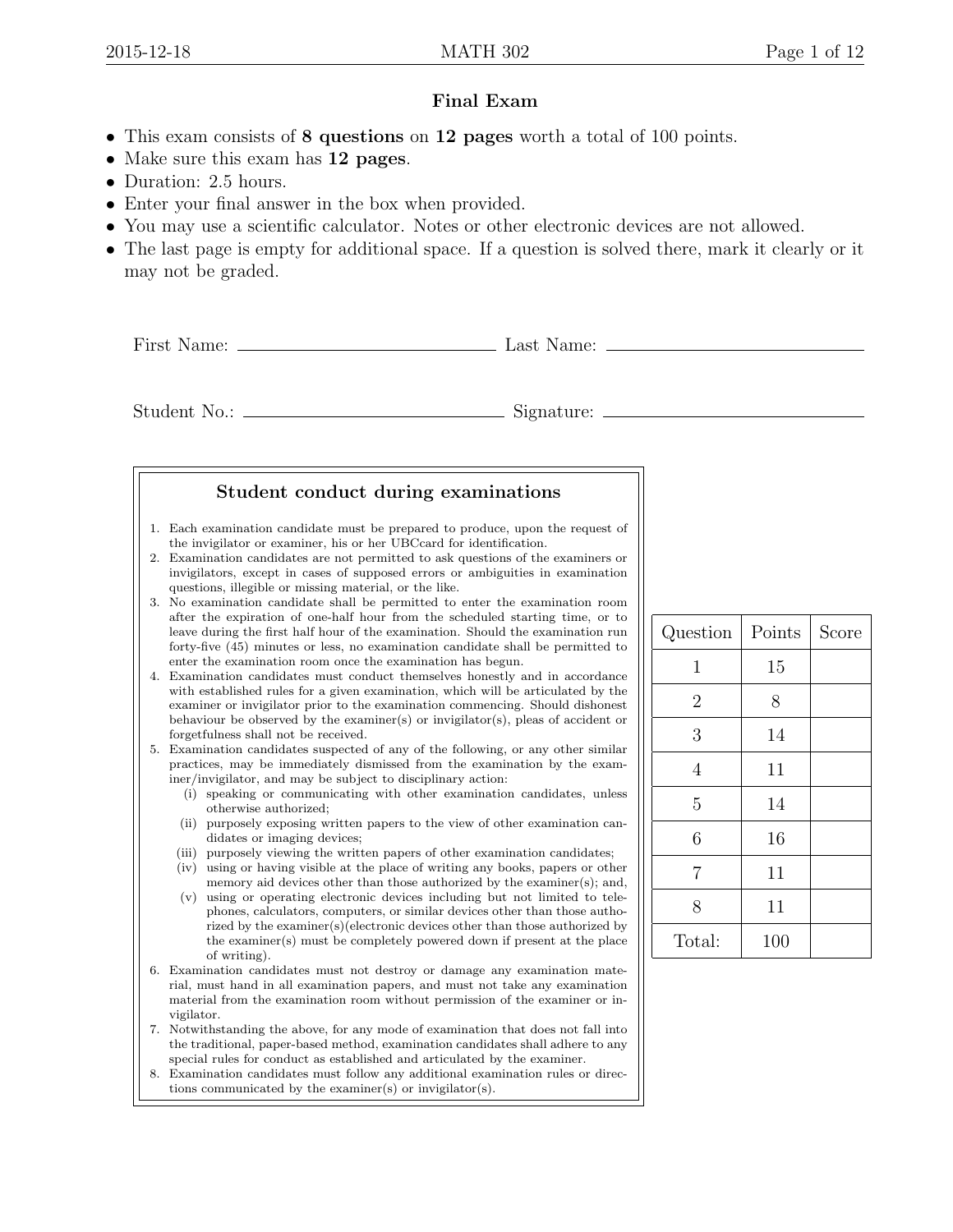| Distribution               | p.m.f. $/$ p.d.f.                                       | Mean                | Variance              |  |  |  |  |
|----------------------------|---------------------------------------------------------|---------------------|-----------------------|--|--|--|--|
|                            |                                                         |                     |                       |  |  |  |  |
| $\operatorname{Bin}(n, p)$ | $\binom{n}{k} p^k (1-p)^{n-k}$                          | np                  | $np(1-p)$             |  |  |  |  |
| Geom(p)                    | $p(1-p)^{k-1}$                                          | $rac{1}{p}$         | $\frac{1-p}{p^2}$     |  |  |  |  |
| NegBin(n,p)                | $\binom{n+k-1}{n-1}p^n(1-p)^k$                          | $\frac{n}{p}$       | $n\frac{1-p}{p^2}$    |  |  |  |  |
| $Poisson(\lambda)$         | $e^{-\lambda}\frac{\lambda^k}{k!}$                      | $\lambda$           | $\lambda$             |  |  |  |  |
| Uniform $(a, b)$           | $rac{1}{b-a}$                                           | $rac{a+b}{2}$       | $\frac{(b-a)^2}{12}$  |  |  |  |  |
| $Exp(\lambda)$             | $\lambda e^{-\lambda x}$                                | $\frac{1}{\lambda}$ | $\frac{1}{\lambda^2}$ |  |  |  |  |
| $N(\mu, \sigma^2)$         | $\frac{1}{\sqrt{2\pi}\sigma}e^{-(x-\mu)^2/(2\sigma^2)}$ | $\mu$               | $\sigma^2$            |  |  |  |  |

Common Distributions

The probability that  $\mathbb{P}(0 < Z < x),$  where  $Z \sim N(0,1)$ :

| $\boldsymbol{x}$ | 0.00   | 0.01   | 0.02   | 0.03   | 0.04   | 0.05   | 0.06   | 0.07   | 0.08   | 0.09   |
|------------------|--------|--------|--------|--------|--------|--------|--------|--------|--------|--------|
| 0.0              | 0.0000 | 0.0040 | 0.0080 | 0.0120 | 0.0160 | 0.0199 | 0.0239 | 0.0279 | 0.0319 | 0.0359 |
| 0.1              | 0.0398 | 0.0438 | 0.0478 | 0.0517 | 0.0557 | 0.0596 | 0.0636 | 0.0675 | 0.0714 | 0.0753 |
| 0.2              | 0.0793 | 0.0832 | 0.0871 | 0.0910 | 0.0948 | 0.0987 | 0.1026 | 0.1064 | 0.1103 | 0.1141 |
| 0.3              | 0.1179 | 0.1217 | 0.1255 | 0.1293 | 0.1331 | 0.1368 | 0.1406 | 0.1443 | 0.1480 | 0.1517 |
| 0.4              | 0.1554 | 0.1591 | 0.1628 | 0.1664 | 0.1700 | 0.1736 | 0.1772 | 0.1808 | 0.1844 | 0.1879 |
| 0.5              | 0.1915 | 0.1950 | 0.1985 | 0.2019 | 0.2054 | 0.2088 | 0.2123 | 0.2157 | 0.2190 | 0.2224 |
| 0.6              | 0.2257 | 0.2291 | 0.2324 | 0.2357 | 0.2389 | 0.2422 | 0.2454 | 0.2486 | 0.2517 | 0.2549 |
| 0.7              | 0.2580 | 0.2611 | 0.2642 | 0.2673 | 0.2704 | 0.2734 | 0.2764 | 0.2794 | 0.2823 | 0.2852 |
| 0.8              | 0.2881 | 0.2910 | 0.2939 | 0.2967 | 0.2995 | 0.3023 | 0.3051 | 0.3078 | 0.3106 | 0.3133 |
| 0.9              | 0.3159 | 0.3186 | 0.3212 | 0.3238 | 0.3264 | 0.3289 | 0.3315 | 0.3340 | 0.3365 | 0.3389 |
| 1.0              | 0.3413 | 0.3438 | 0.3461 | 0.3485 | 0.3508 | 0.3531 | 0.3554 | 0.3577 | 0.3599 | 0.3621 |
| 1.1              | 0.3643 | 0.3665 | 0.3686 | 0.3708 | 0.3729 | 0.3749 | 0.3770 | 0.3790 | 0.3810 | 0.3830 |
| 1.2              | 0.3849 | 0.3869 | 0.3888 | 0.3907 | 0.3925 | 0.3944 | 0.3962 | 0.3980 | 0.3997 | 0.4015 |
| 1.3              | 0.4032 | 0.4049 | 0.4066 | 0.4082 | 0.4099 | 0.4115 | 0.4131 | 0.4147 | 0.4162 | 0.4177 |
| 1.4              | 0.4192 | 0.4207 | 0.4222 | 0.4236 | 0.4251 | 0.4265 | 0.4279 | 0.4292 | 0.4306 | 0.4319 |
| 1.5              | 0.4332 | 0.4345 | 0.4357 | 0.4370 | 0.4382 | 0.4394 | 0.4406 | 0.4418 | 0.4429 | 0.4441 |
| $1.6\,$          | 0.4452 | 0.4463 | 0.4474 | 0.4484 | 0.4495 | 0.4505 | 0.4515 | 0.4525 | 0.4535 | 0.4545 |
| 1.7              | 0.4554 | 0.4564 | 0.4573 | 0.4582 | 0.4591 | 0.4599 | 0.4608 | 0.4616 | 0.4625 | 0.4633 |
| 1.8              | 0.4641 | 0.4649 | 0.4656 | 0.4664 | 0.4671 | 0.4678 | 0.4686 | 0.4693 | 0.4699 | 0.4706 |
| 1.9              | 0.4713 | 0.4719 | 0.4726 | 0.4732 | 0.4738 | 0.4744 | 0.4750 | 0.4756 | 0.4761 | 0.4767 |
| 2.0              | 0.4772 | 0.4778 | 0.4783 | 0.4788 | 0.4793 | 0.4798 | 0.4803 | 0.4808 | 0.4812 | 0.4817 |
| 2.1              | 0.4821 | 0.4826 | 0.4830 | 0.4834 | 0.4838 | 0.4842 | 0.4846 | 0.4850 | 0.4854 | 0.4857 |
| 2.2              | 0.4861 | 0.4864 | 0.4868 | 0.4871 | 0.4875 | 0.4878 | 0.4881 | 0.4884 | 0.4887 | 0.4890 |
| 2.3              | 0.4893 | 0.4896 | 0.4898 | 0.4901 | 0.4904 | 0.4906 | 0.4909 | 0.4911 | 0.4913 | 0.4916 |
| 2.4              | 0.4918 | 0.4920 | 0.4922 | 0.4925 | 0.4927 | 0.4929 | 0.4931 | 0.4932 | 0.4934 | 0.4936 |
| 2.5              | 0.4938 | 0.4940 | 0.4941 | 0.4943 | 0.4945 | 0.4946 | 0.4948 | 0.4949 | 0.4951 | 0.4952 |
| 2.6              | 0.4953 | 0.4955 | 0.4956 | 0.4957 | 0.4959 | 0.4960 | 0.4961 | 0.4962 | 0.4963 | 0.4964 |
| 2.7              | 0.4965 | 0.4966 | 0.4967 | 0.4968 | 0.4969 | 0.4970 | 0.4971 | 0.4972 | 0.4973 | 0.4974 |
| 2.8              | 0.4974 | 0.4975 | 0.4976 | 0.4977 | 0.4977 | 0.4978 | 0.4979 | 0.4979 | 0.4980 | 0.4981 |
| 2.9              | 0.4981 | 0.4982 | 0.4982 | 0.4983 | 0.4984 | 0.4984 | 0.4985 | 0.4985 | 0.4986 | 0.4986 |
| 3.0              | 0.4987 | 0.4987 | 0.4987 | 0.4988 | 0.4988 | 0.4989 | 0.4989 | 0.4989 | 0.4990 | 0.4990 |
| 3.1              | 0.4990 | 0.4991 | 0.4991 | 0.4991 | 0.4992 | 0.4992 | 0.4992 | 0.4992 | 0.4993 | 0.4993 |
| $3.2\,$          | 0.4993 | 0.4993 | 0.4994 | 0.4994 | 0.4994 | 0.4994 | 0.4994 | 0.4995 | 0.4995 | 0.4995 |
| 3.3              | 0.4995 | 0.4995 | 0.4995 | 0.4996 | 0.4996 | 0.4996 | 0.4996 | 0.4996 | 0.4996 | 0.4997 |
| 3.4              | 0.4997 | 0.4997 | 0.4997 | 0.4997 | 0.4997 | 0.4997 | 0.4997 | 0.4997 | 0.4997 | 0.4998 |
| 3.5              | 0.4998 | 0.4998 | 0.4998 | 0.4998 | 0.4998 | 0.4998 | 0.4998 | 0.4998 | 0.4998 | 0.4998 |
| 3.6              | 0.4998 | 0.4998 | 0.4999 | 0.4999 | 0.4999 | 0.4999 | 0.4999 | 0.4999 | 0.4999 | 0.4999 |
| 3.7              | 0.4999 | 0.4999 | 0.4999 | 0.4999 | 0.4999 | 0.4999 | 0.4999 | 0.4999 | 0.4999 | 0.4999 |
| 3.8              | 0.4999 | 0.4999 | 0.4999 | 0.4999 | 0.4999 | 0.4999 | 0.4999 | 0.4999 | 0.4999 | 0.4999 |
| 3.9              | 0.5000 | 0.5000 | 0.5000 | 0.5000 | 0.5000 | 0.5000 | 0.5000 | 0.5000 | 0.5000 | 0.5000 |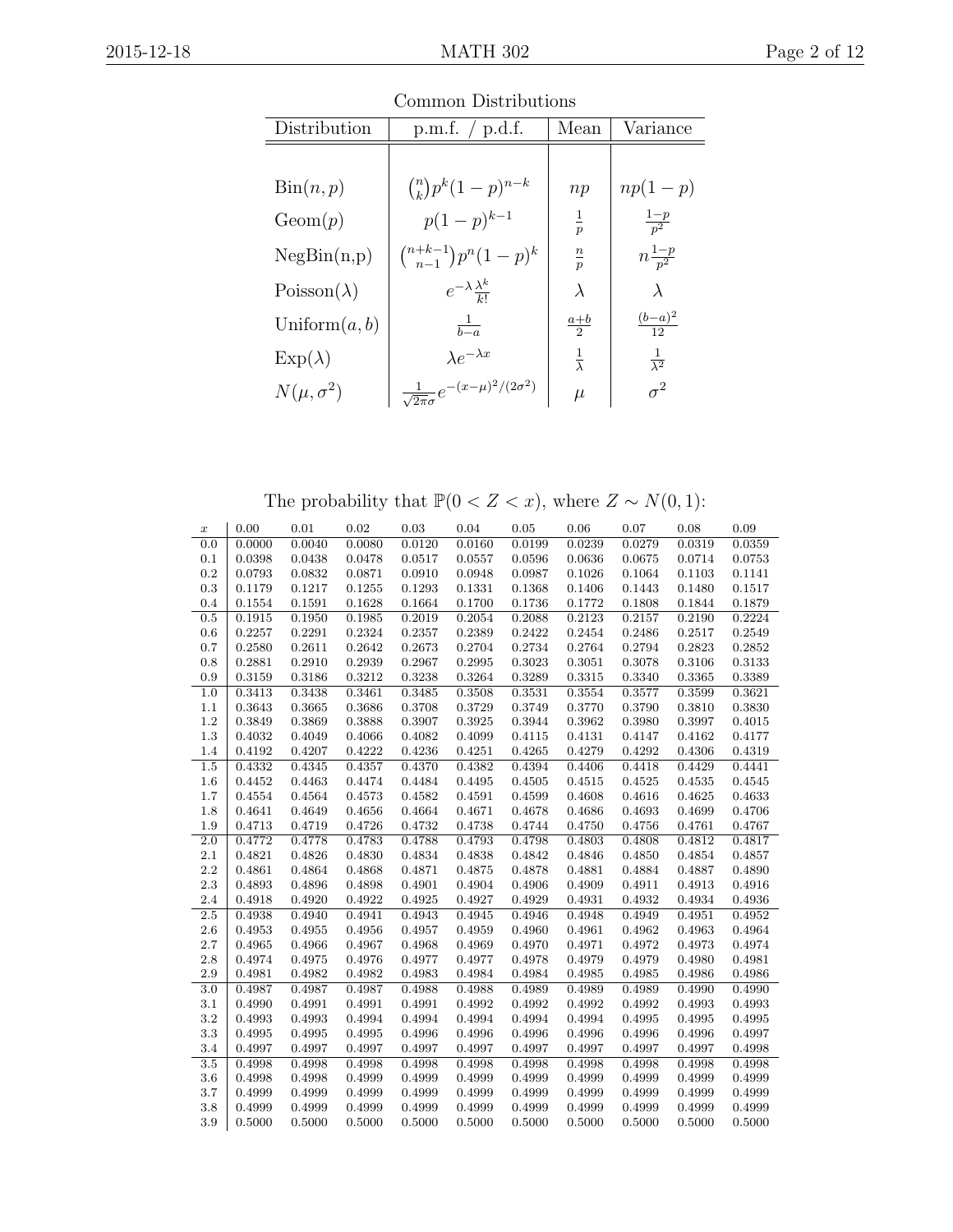$\boxed{15$  marks 1. (a) Define the moment generating function of a random variable X.

(b) Define the covariance of two random variables  $X, Y$ .

(c) Define that the events  $A$  and  $B$  are independent.

(d) State the Chebyshev Inequality.

(e) State the Central Limit Theorem.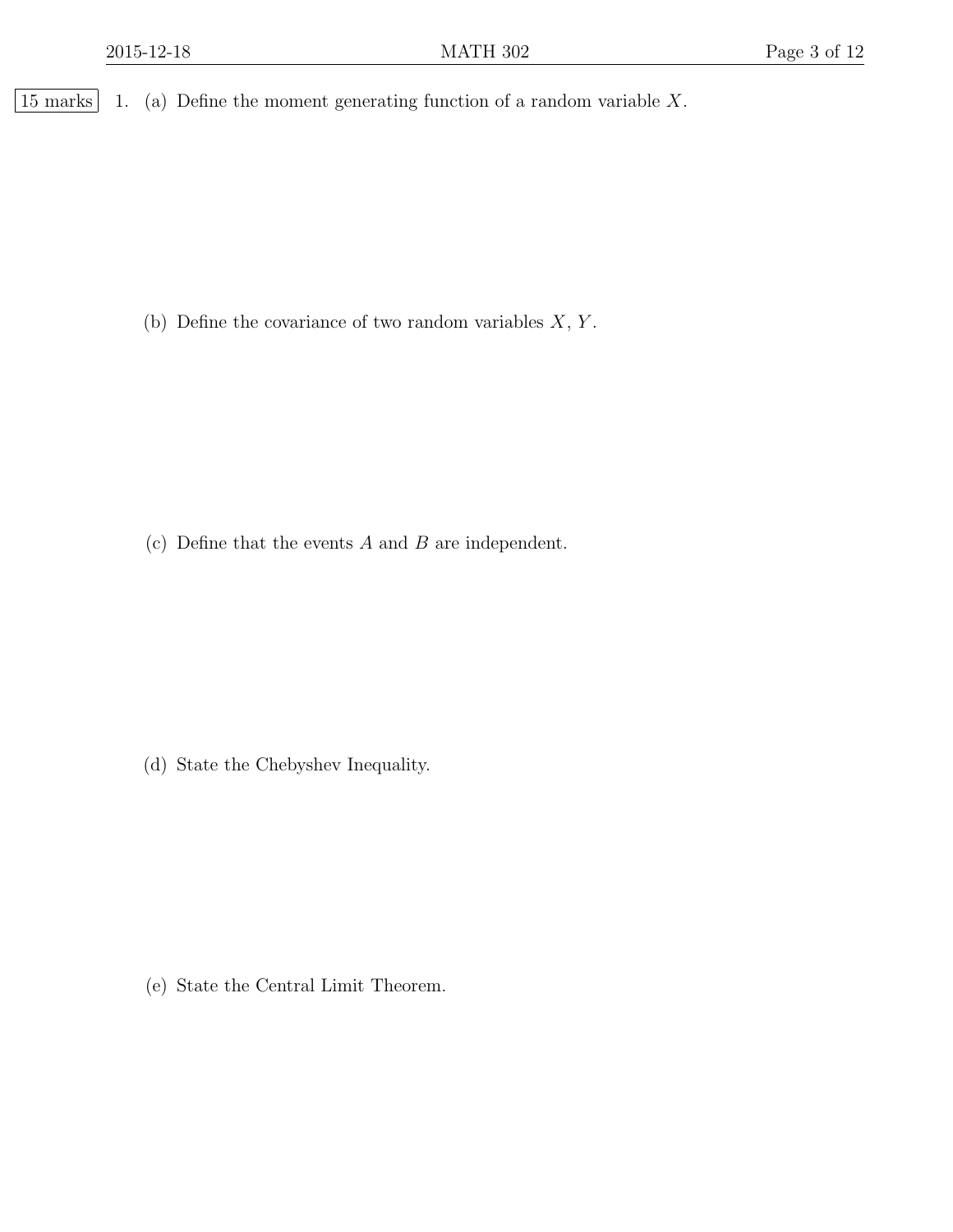- 8 marks 2. Assume that X, Y are independent random variables such that  $\mathbb{E}(X) = 1$ ,  $\text{Var}(X) = 2$ ,  $\mathbb{E}(Y) = 3$ , and  $\text{Var}(Y) = 4$ .
	- (a) Calculate  $\mathbb{E}(2X + 4XY Y)$ .

Answer:

(b) Find Var $(5X + 3Y)$ .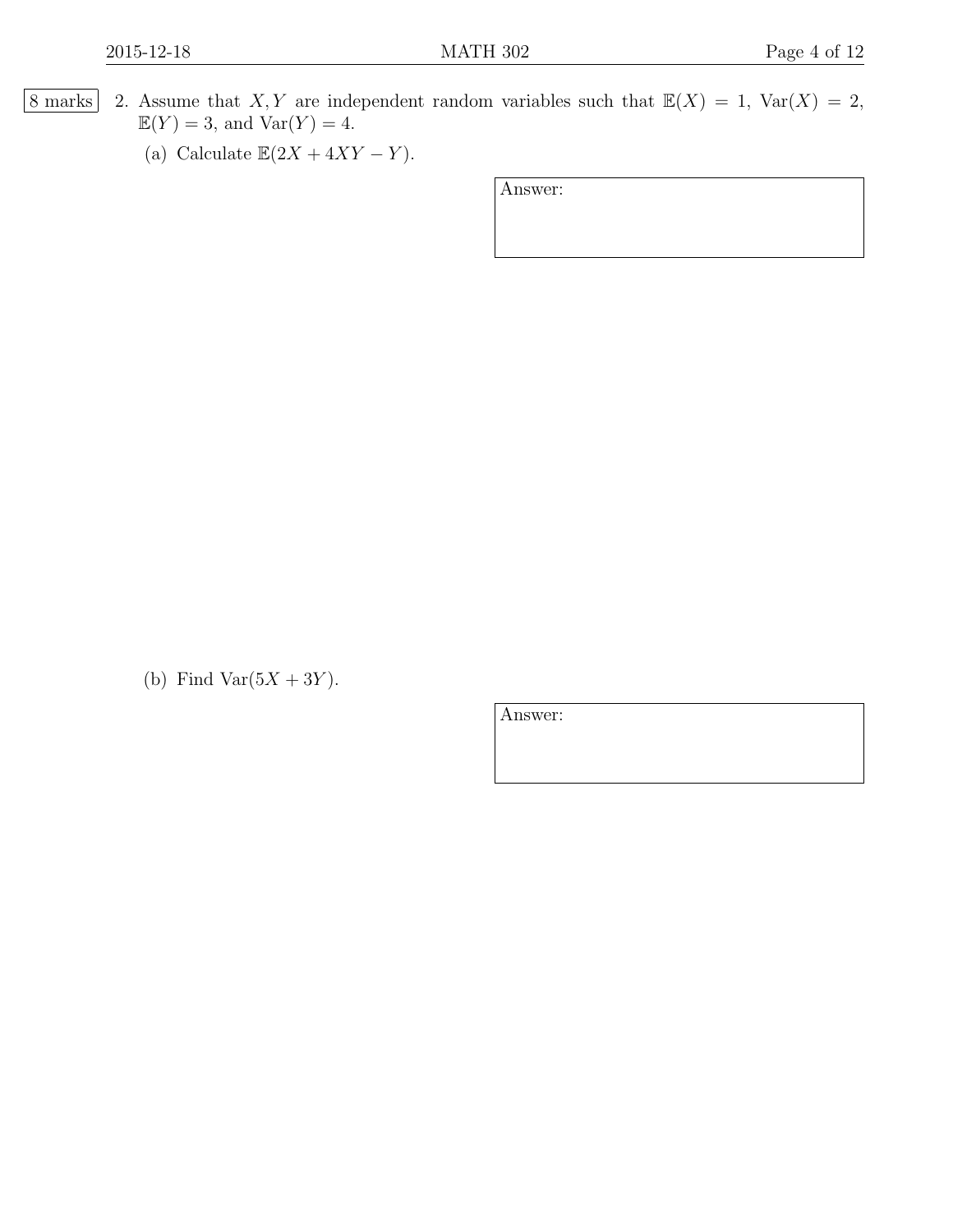14 marks 3. A die is tossed seven times.

(a) What is the probability that exactly two outcomes are 1?

Answer:

(b) What is the probability that all outcomes are odd, given that the first outcome was greater than 3?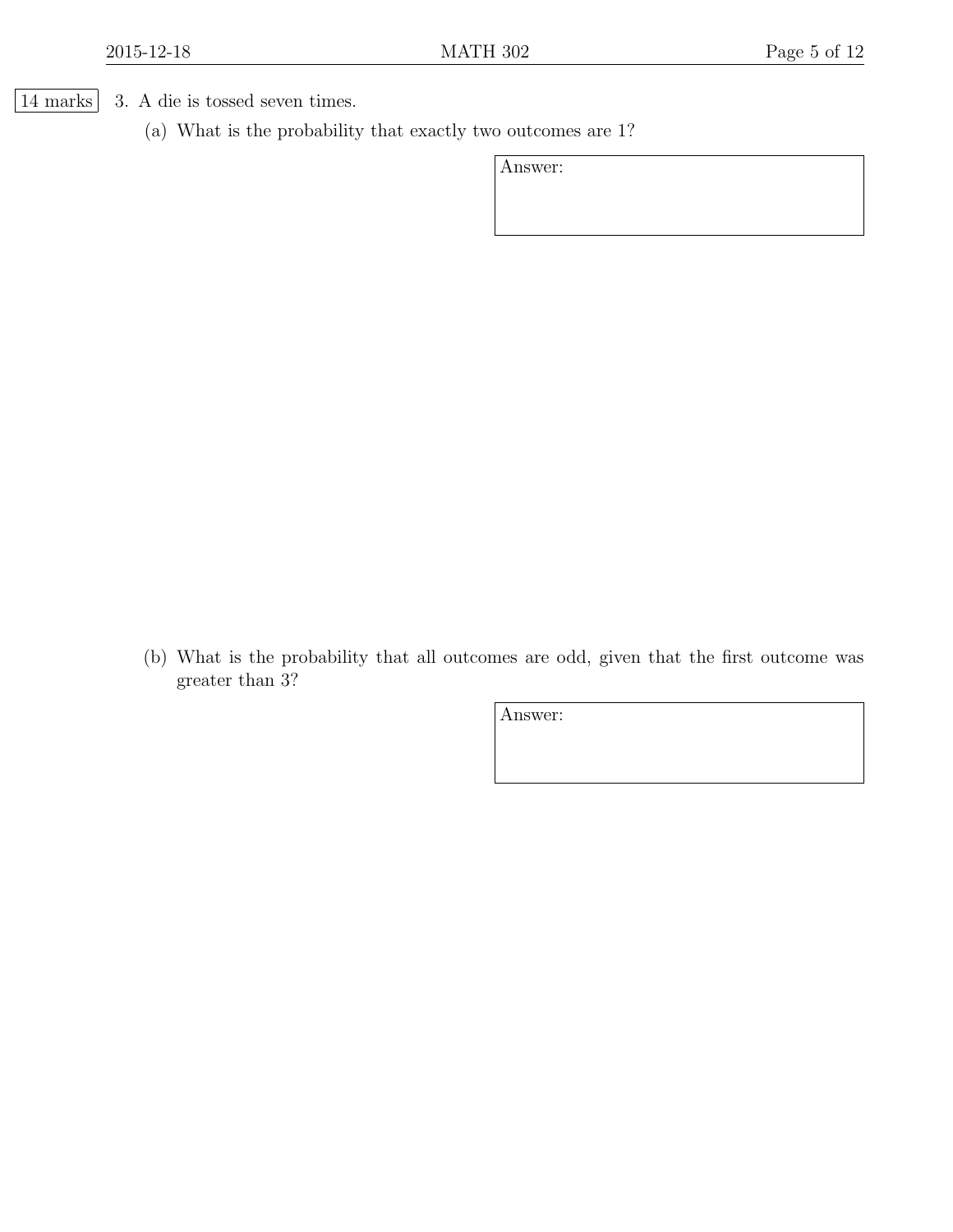$\boxed{11 \text{ marks}}$  4. Let X, Y be independent exponential random variables with the same parameter  $\lambda$ . Find the probability density function of  $X - Y$ .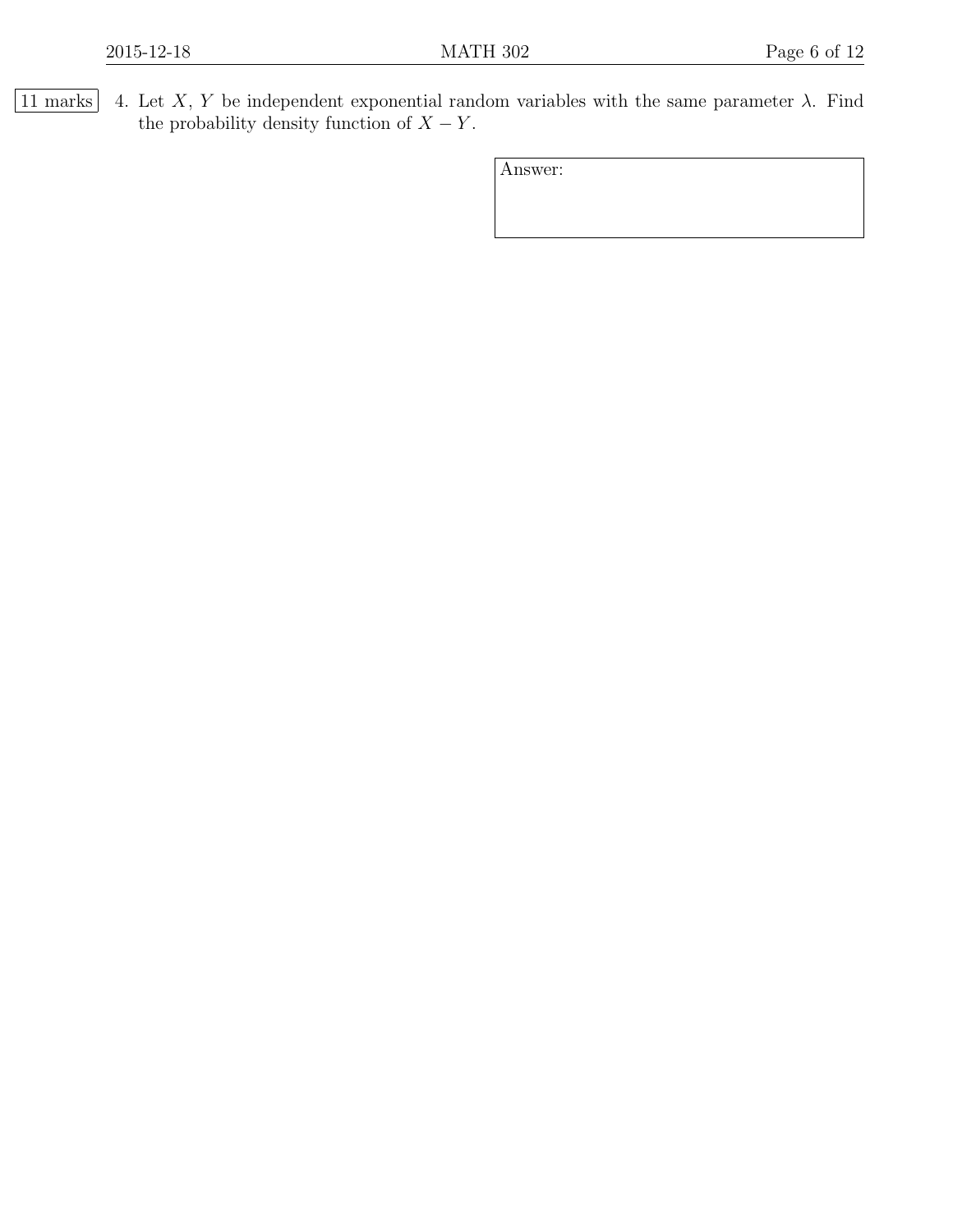14 marks 5. A random variable X has moment generating function  $g_X(t) = (1-3t)^{-2}$  for  $t < 1/3$ . (a) Find  $\mathbb{E}(X)$ .

Answer:

(b) Find Var $(X)$ .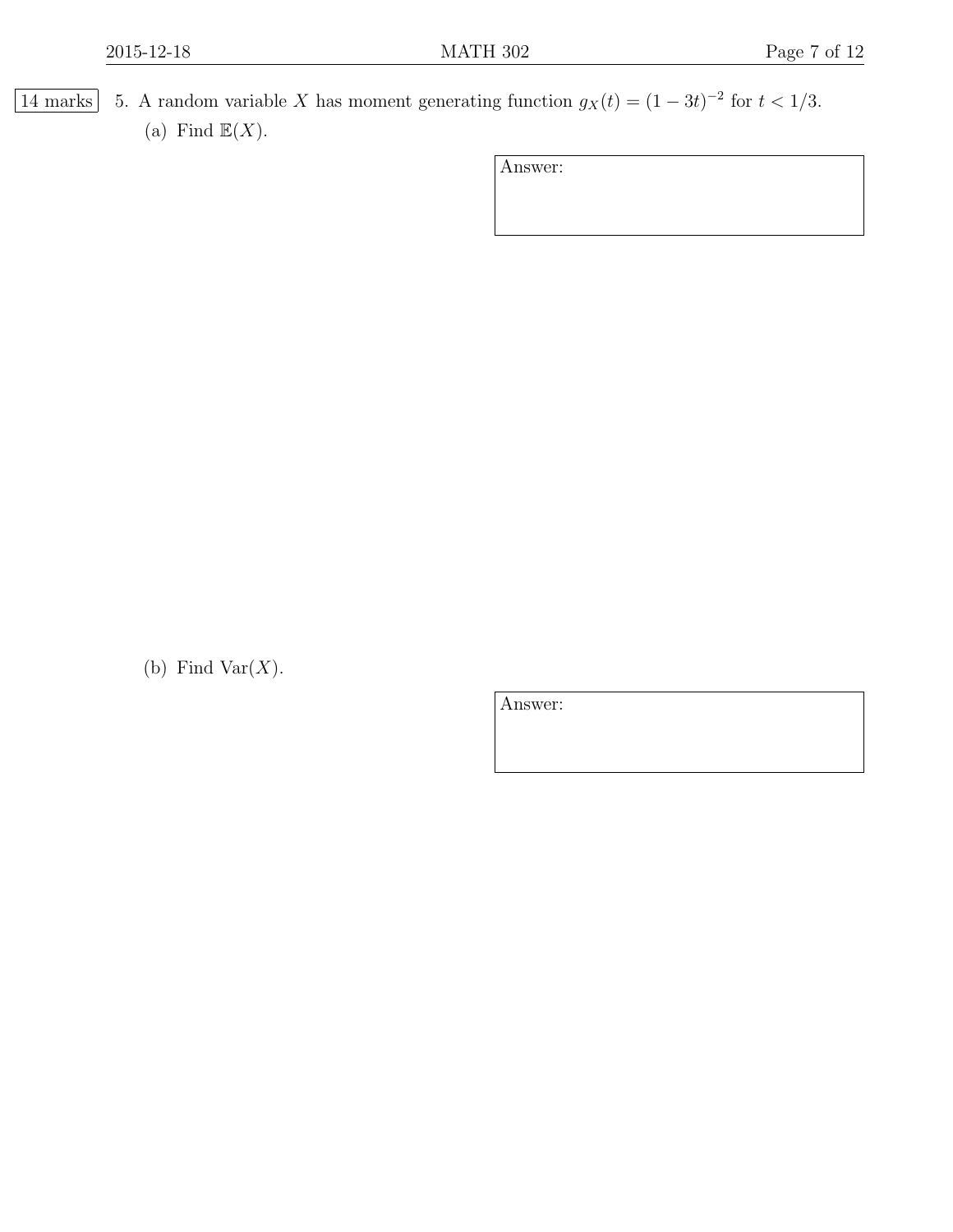$\boxed{16$  marks 6. Assume that the random variables  $X, Y$  have joint density function

$$
f(x,y) = \begin{cases} c(3x^2 + 2y) & \text{if } 0 \le x \le 1 \text{ and } 0 \le y \le 2, \\ 0 & \text{otherwise.} \end{cases}
$$

(a) Find the constant  $c$ .

Answer:

(b) Find the marginal probability density function of Y .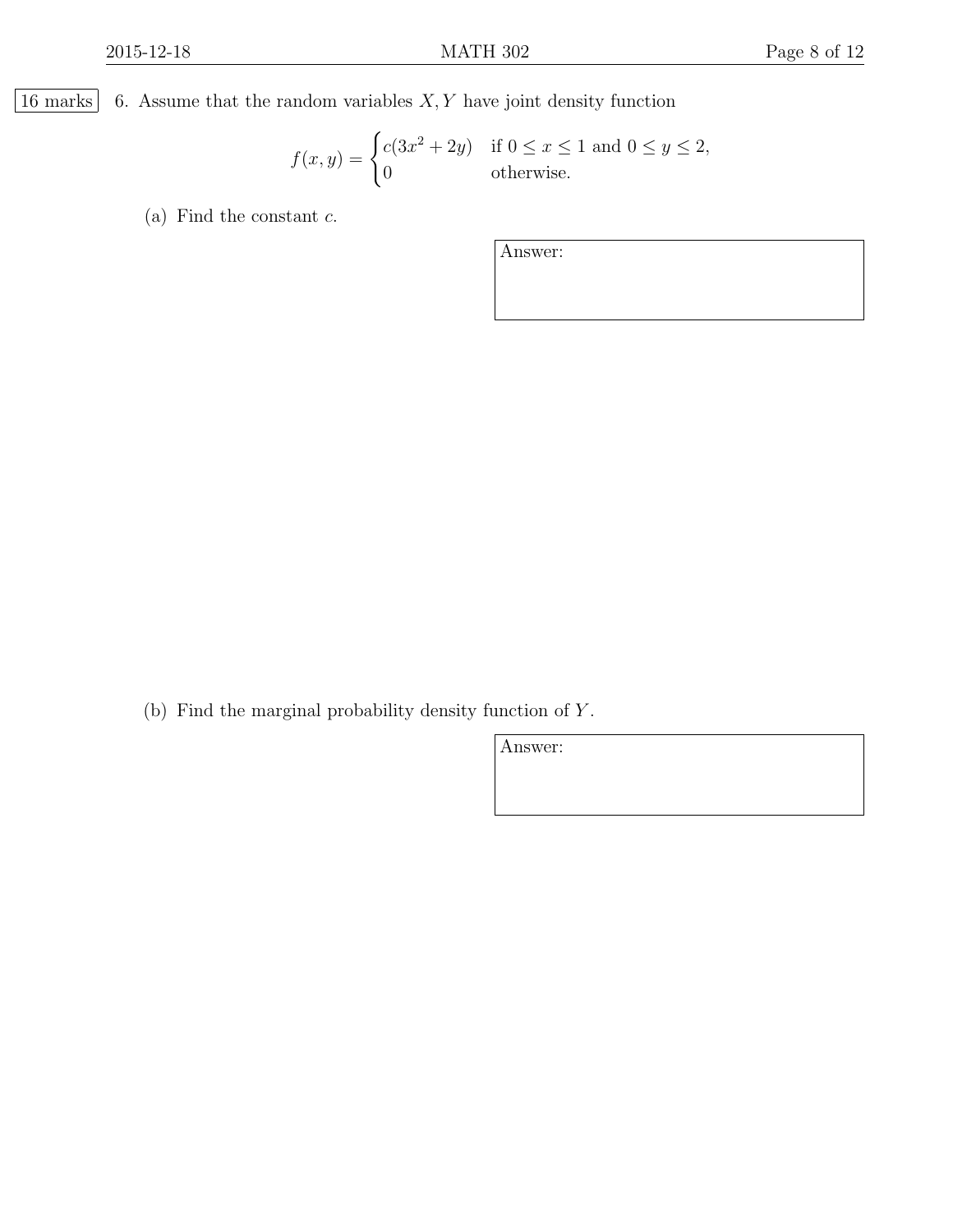(c) Find the conditional expectation  $\mathbb{E}(X | Y = 1)$ .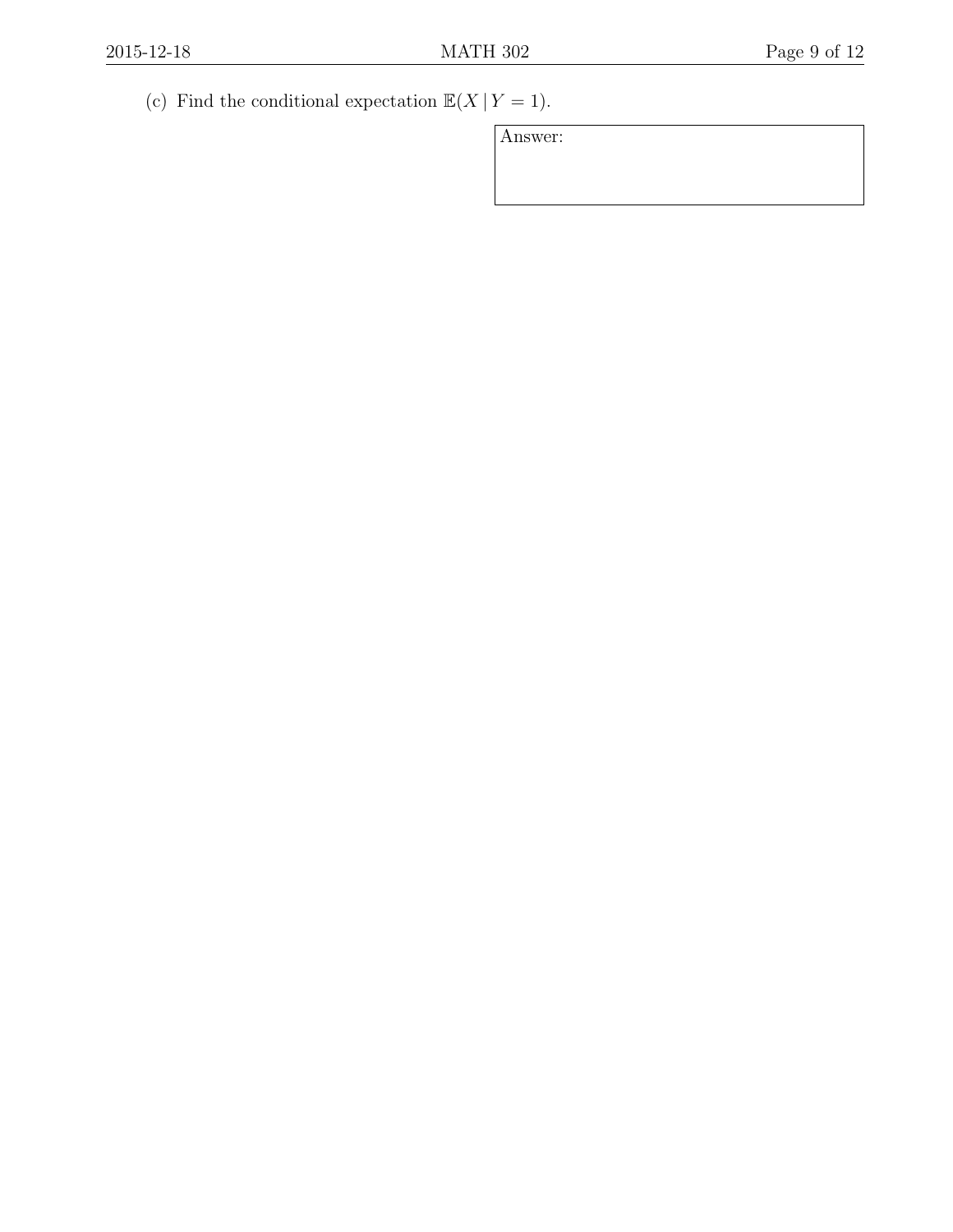$\boxed{11 \text{ marks}}$  7. Let X and Y be independent geometric random variables with the same parameter p. What is the probability that  $X + Y$  is odd?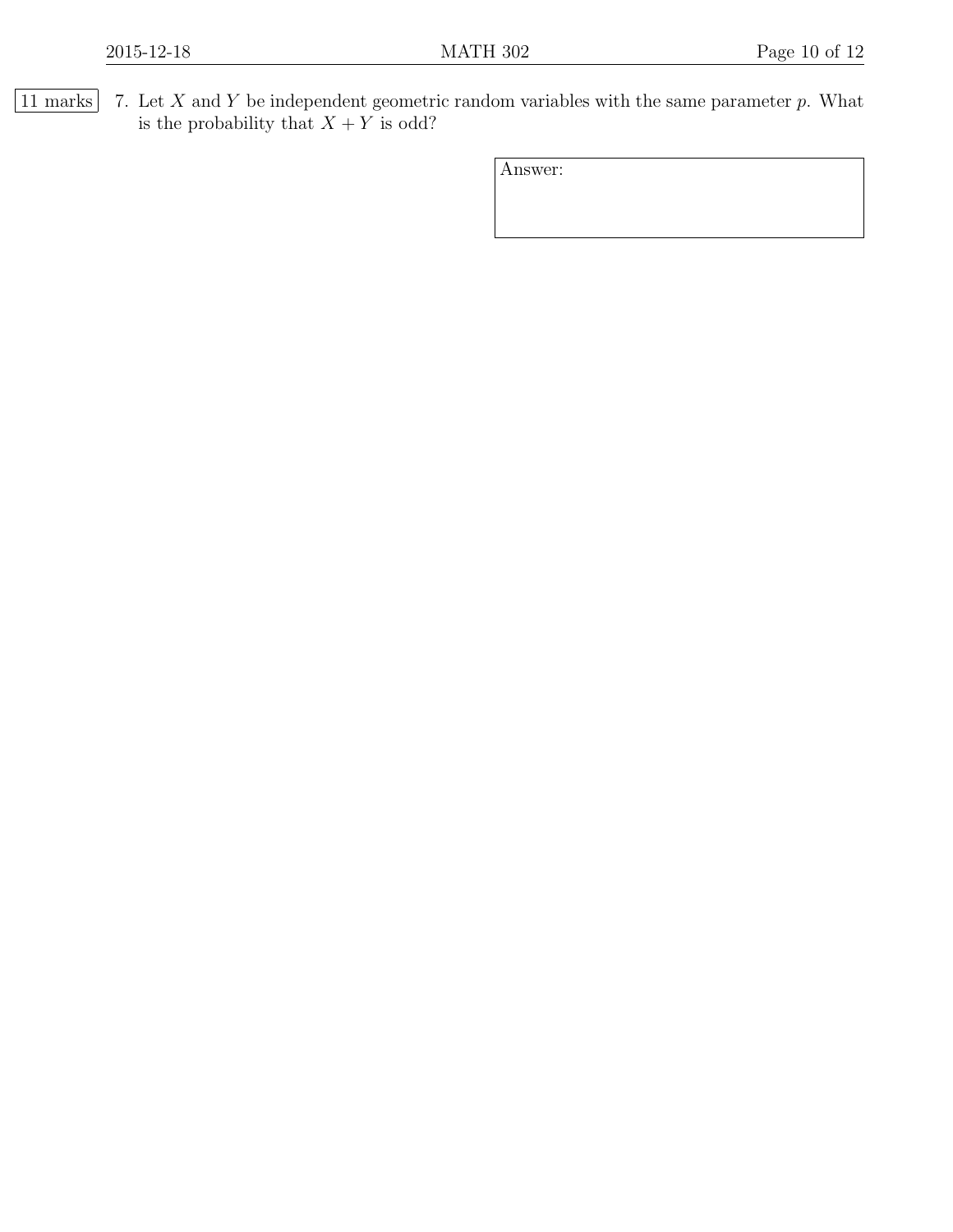$\boxed{11 \text{ marks}}$  8. Let  $S_{200}$  be the number of heads that turn up in 200 tosses of a fair coin. Use the Central Limit Theorem to estimate the probability  $\mathbb{P}(90 \le S_{200} \le 110)$ .